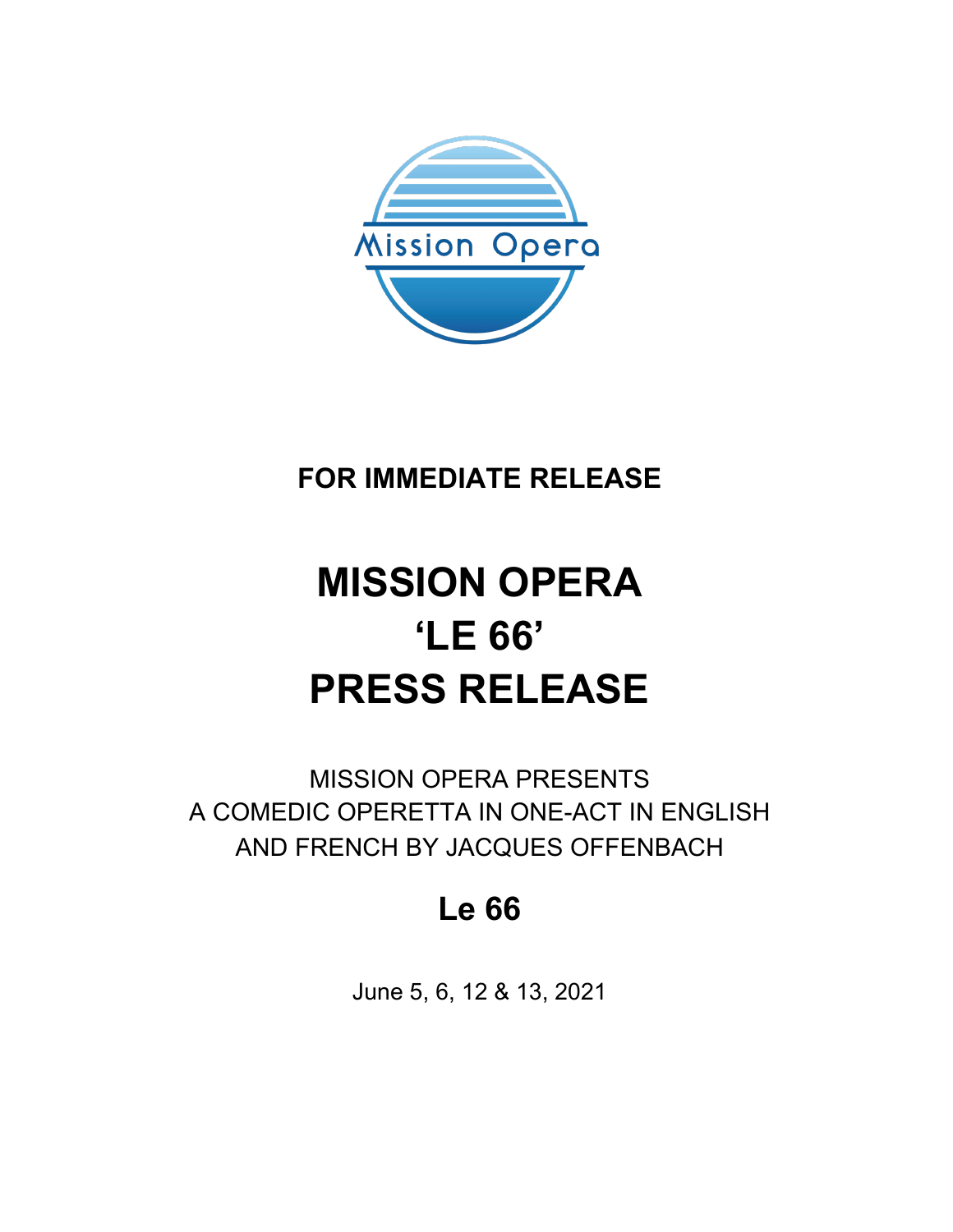(SANTA CLARITA, CA) May 3, 2021 – This summer **Mission Opera** is happy to present a LIVE outdoor operetta in one-act on June 5th, 6th, 12th, and 13th in Santa Clarita.

Rarely performed, **'Le 66'** is a French comedic operetta written in 1856 by composer Jacques Offenbach. Mission Opera will present the show with its original French libretto (with English dialogue) on Saturday, June 5th and Saturday, June 12th at 6:00 pm. On Sunday, June 6th and Sunday, June 13th at 6:00 pm performances will be conducted in an all-English translation. All shows will take place outdoors in the private parking lot of Santa Clarita United Methodist Church.

"This show is just a fun and funny good time and that's something we ALL need after this pandemic," says Mission Opera Co-founder, performer and Board of Directors member Shawn Taylor. Each Le 66 presentation will begin with a pre-show featuring arias performed by up-and-coming local singers. The entire performance will last 1 hour and 20 minutes, including a 10 minute intermission.

Speaking of the pandemic and its related concerns, Mission Opera Artistic Director Dr. Joshua R. Wentz adds "I wanted to find a comedy that featured a very few number of singers, to ensure safety and that COVID protocols could be in place so everyone feels protected." For enhanced safety measures, Le 66 has only 3 singers and will be presented with piano only, not the typical full orchestra that Mission Opera has come to be known for. CDC protocols at the time of the show will be strictly followed, and face masks will be required at all times in the performing space. For those unable to attend in person, the June 13th show will be streamed on Facebook Live at 6:00 pm.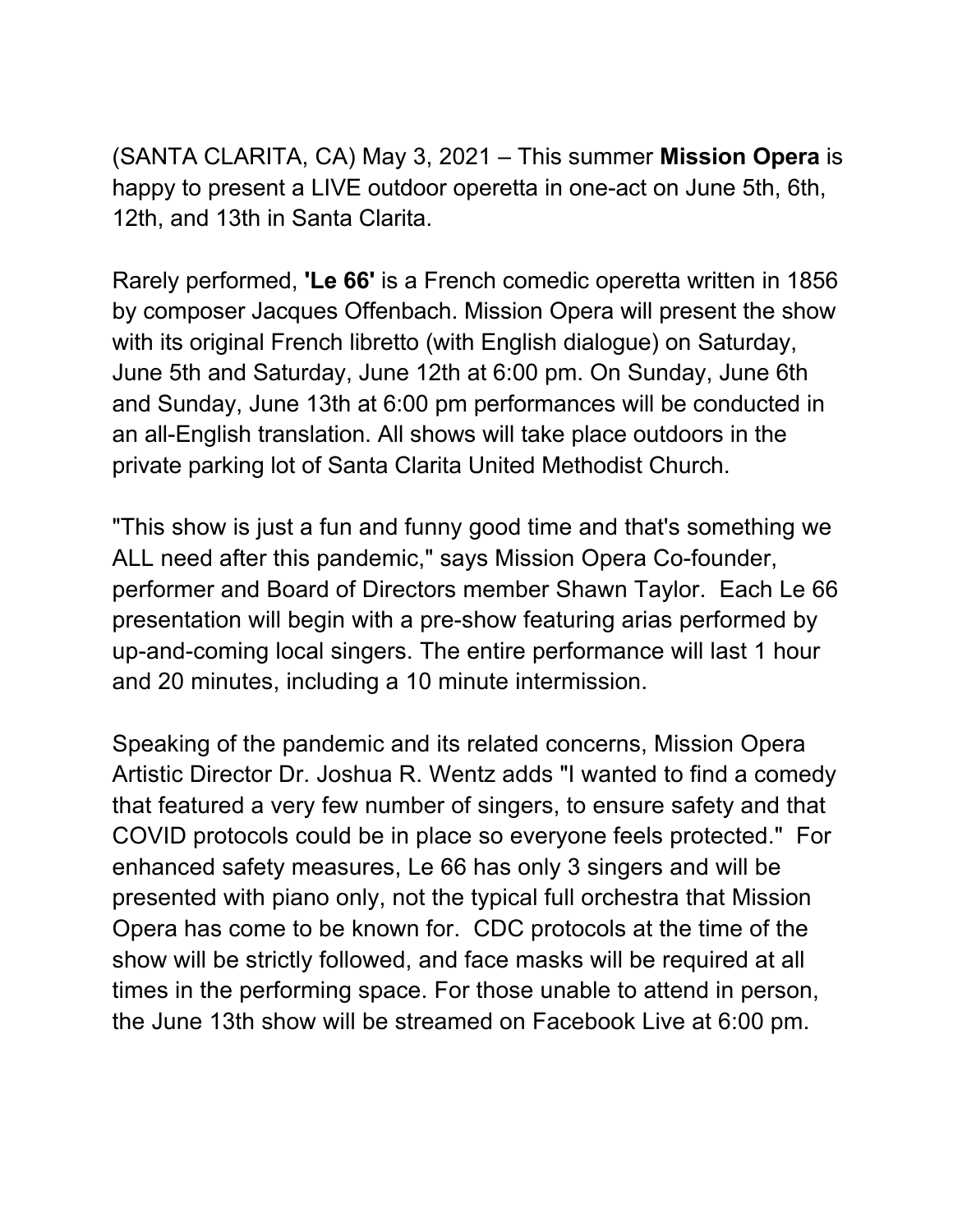#### *Synopsis*

The story centers around two traveling German musicians who get lost as they are going to help a distant cousin. On the road, they meet a pedlar on the road who sells them a lottery ticket - with the winning number 66. When their luck turns, they do some pretty unusual things until fate snaps them back to reality.

#### *Tickets*

General admission tickets for the LIVE show are \$20 and can be purchased at www.missionopera.com or through Brown Paper Tickets at https://le66.brownpapertickets.com/

Student and Senior tickets available for \$15 with ID at the box office. Concessions and merchandise will be sold before the show and during intermission.

Tickets to the STREAMING show are \$4.99 and sold exclusively through Facebook, for the June 13th livestream. Visit www.facebook.com/ missionopera for more details.

#### *The Performers*

Alba Franco-Cancel as Grittley (Saturdays) Chris Hunter as Franz (Saturdays) Gabriel Manro as Berthold (Saturdays) Jessie Massoudi as Grittley (Sundays) Shawn Taylor as Franz (Sundays) Aaron Ball as Berthold (Sundays) Jamie Sanderson (cover)